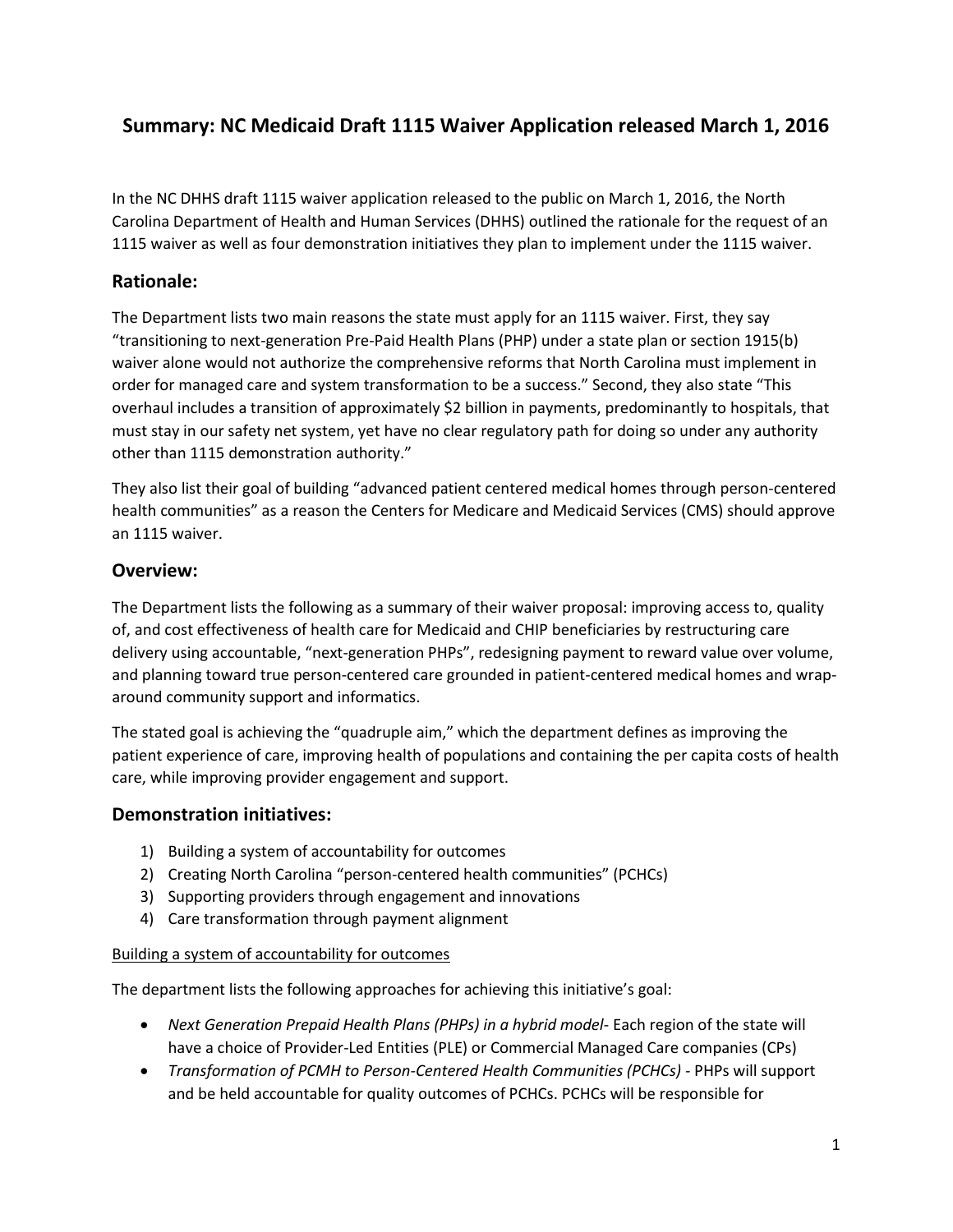community-based comprehensive care management to impact social determinants of health and ensure all beneficiaries are reaching and maintaining the highest level of health possible. DHHS plans to standardize the approach used to provide practice supports while supporting innovation and excellence through the PCHCs.

- *Progress toward integrated behavioral and physical health* This integration is a DHHS priority. They aim to build off of the strengths of the current LME/MCO system.
- *Long-term services and supports (LTSS) for Medicaid-only individuals* DHHS proposes to operate this demonstration concurrently with NC's already approved Community Alternatives Program for Children and Disabled Adults, currently a section 1915© waiver to enable PHPs to provide LTSS for Medicaid-only individuals.

#### Creating North Carolina "person-centered health communities" (PCHCs)

The department lists the following approaches for achieving this initiative's goal:

- *NC PCHCs to participate in PHP provider networks* Person-Centered Health Communities (PCHC) will be North Carolina's next generation of medical home. It will build on the current infrastructure, well-documented population management and care management and transitional care performance to extend care management activities beyond the current PCMH and Pregnancy Medical Home. PCHCs will provide comprehensive and coordinated care with the goal of maximizing health outcomes, preventing higher levels of care and reducing needs for institutional care and containing per member costs. The draft waiver lists PCHC features that will be considered for inclusion in PHP contracts, such as requiring each beneficiary to receive a comprehensive health assessment (see pages 20-22 of the draft waiver).
- *Improve rural health access, outcomes and equity* DHHS will use the demonstration as an opportunity to enhance rural health programs underway currently through collaborative partnerships between the DHHS, PHPs and PCHC models of health care delivery. They will use tools such as value-based payment structures, telemedicine and data analytics to expand on the existing primary and specialty care rural infrastructure.
- *Enhance outcomes for children and families in the child welfare system* The Department proposes the designation of a statewide PHP that will specialize in providing care for children in foster care, as well as expanding the "Fostering Health NC" program (a current pilot under the Children's Health Care Quality Measurement and Improvement Activities or CHIPRA), and extending Medicaid coverage to parents of children in foster care.

#### Supporting providers through engagement and innovations

The Department lists the following approaches for achieving this initiative's goal: DHHS will design, develop and implement a pioneering-level of PCHC to once again lead the nation in the area of ongoing programmatic improvement.

 *Practice supports for quality improvement*- "practice supports will help support implementation of a next generation medical home PCHC model of care." The Department points to N3CN's practice supports to PCMH as well as AHEC support to practices. DHHS aims to standardize the approach used to provide practice supports while supporting innovation at the provider and PHP level. PCHCs will engage in ongoing QI moving practices through CMS' five stages of practice transformation. The PCHC model will include a common set of quality measures aligned with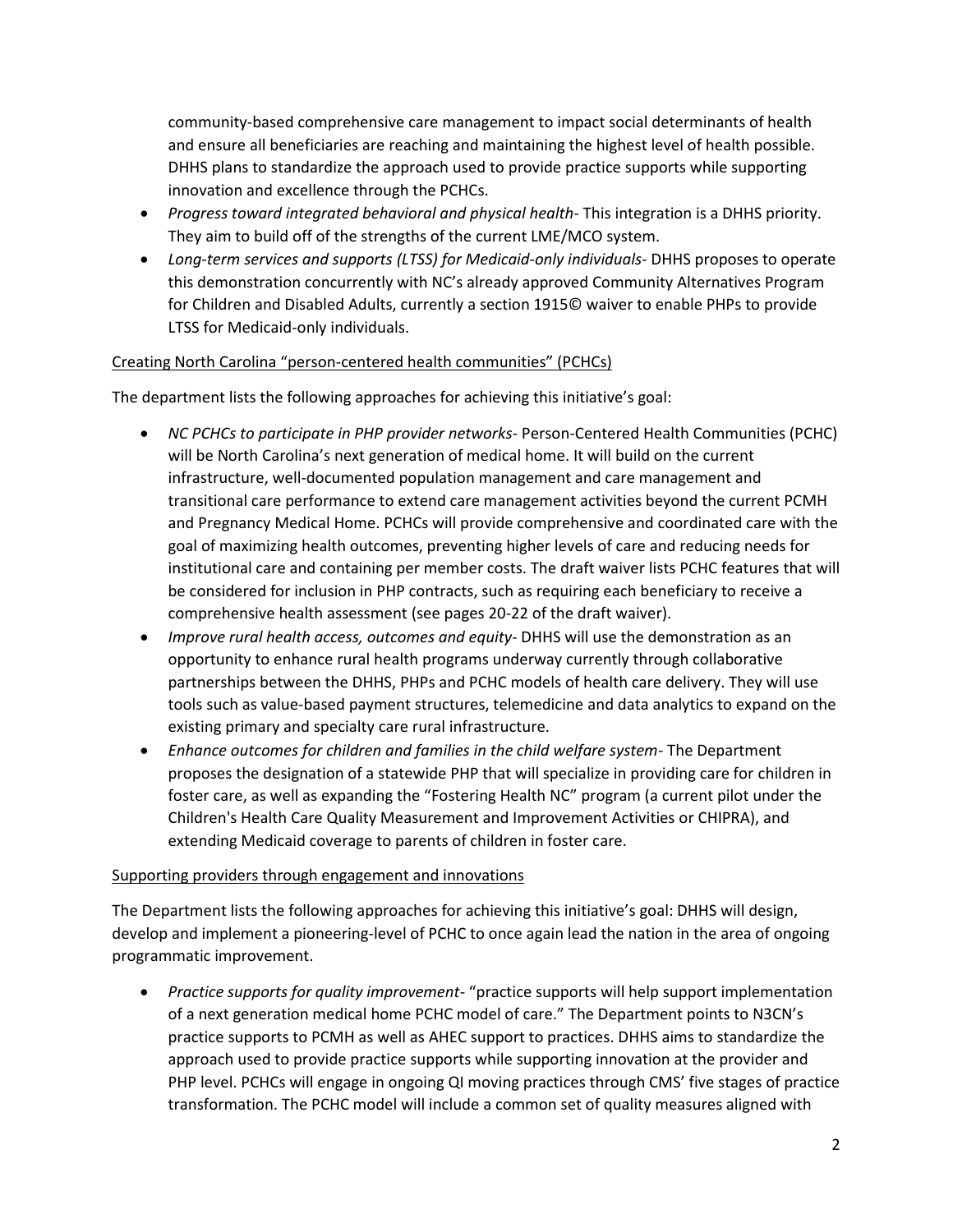Meaningful Use, HEDIS, and Physician Quality Reporting System (PQRS), but chosen based on North Carolina's priorities. PCHCs will report on measures encompassing acute care, chronic disease care, specialty care and preventive care.

- *Developing an Innovations Center at the state* The Innovations Center will support providers with the use of technical assistance and learning collaboratives that foster peer-to-peer sharing of best practices.
- *Mandating use of an HIE* All Medicaid providers must be connected to the HIE by February 2018. The HIE Authority will have an Advisory Board that will work with public and private stakeholders to enhance the capacity of the HIE. Future plans include the development of chronic and specialized disease registries and analytics along with connections to behavioral health providers, nursing homes and pharmacies.
- *Creating a "statewide informatics layer"-* The state will develop data analytics capacities to enable transition to total person care. This will combine clinical and administrative claims data and focus on population health data. It will accelerate a statewide "learning health system" through the NC Innovations Center.
- *Developing community residency and health workforce training programs* This aim is to strengthen the health care safety net (FQHCs, RHCs, local health departments, and free and charitable clinics through "essential provider" designations for these entities to preserve their current wrap-around payments. DHHS plans to expand current programs designed to ameliorate NC's rural health workforce shortages and underserved communities such as loan repayments, community grants, recruitment efforts, AHEC residencies and new community-based graduate medical education. DHHS is requesting federal match for the state-only funds that are directed to support community based residency programs.
- *Creating provider administrative ease in PHP contracts* The Department proposes all PHPs will be required to use the State's preferred drug list, apply DHHS' prompt pay requirements for PHPs, develop a uniform credentialing process including a standardized application and centralized verification process, create a common set of performance measures for providers to be held accountable for, and DHHS lastly plans to standardize the approach used to provide practice supports as well as approaches to care management while also supporting innovation.

#### Care transformation through payment alignment

The Department lists the following approaches for achieving this initiative's goal:

 DHHS aims to carefully transition supplemental payment financing to a new model centered on value-based capitation to PHPs. A portion of the current supplemental payment funds will be available through incentive payments like the Delivery System Reform Incentive Payment (DSRIP) as well as direct safety net hospital payments. "These funds, both today and in the future, are essential support to safety net providers who partner with DHHS to ensure access for Medicaid enrollees." The Department proposes the creation of the DSRIP program and direct or directed value-based payments to providers to keep this funding stream.

# **Other issues to note as discussed in the Legislative Report, "***Transformation and Reorganization of North Carolina's Medicaid and NC Health Choice Programs***":**

#### Regions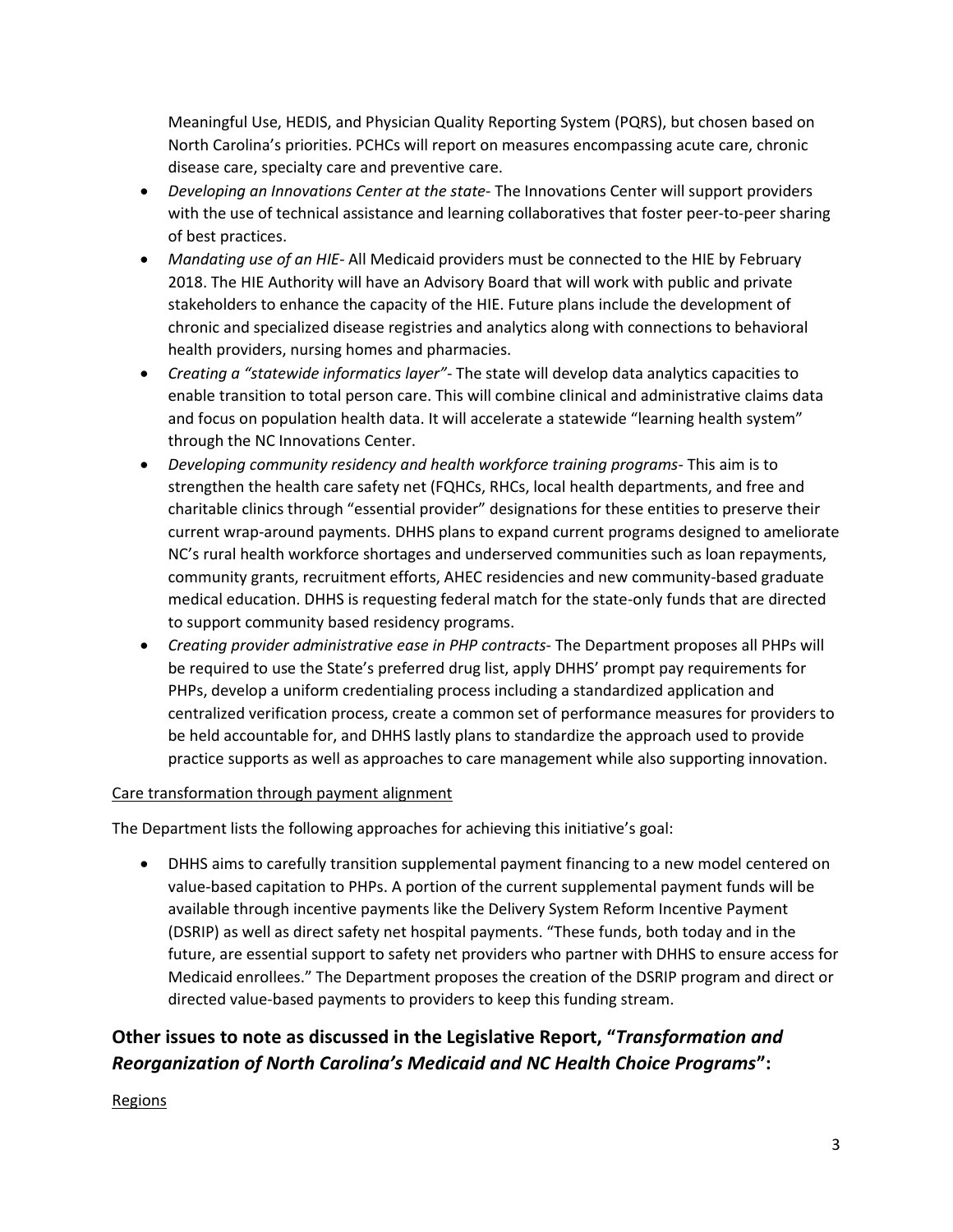Although not included in the draft waiver document, the NC DHHS also is proposing six regions to be created throughout the state for the purposes of health care operations by PLEs and MCs. The six regions currently proposed by DHHS can be viewed [here](http://www.ncmedsoc.org/wp-content/uploads/2016/03/Slide29-Item-V-Medicaid-NCHC_Presentation_Report-to-JLOC_2016-03-01AM.pdf) (see pages 17-18 of the Report). When issuing PHP contract solicitations, DHHS plans to specify the maximum number of PHPs it intends to contract with in each region, determined in part by the number of eligible Medicaid beneficiaries in the region. DHHS is proposing a minimum of 50, 000 eligible beneficiaries per regional PLE and 33,000 to 40, 000 beneficiaries per region for each statewide CP.

#### Beneficiary enrollment and assignment to PHPs

DHHS proposes to use an enrollment broker and auto-assignment process to support beneficiary selection and enrollment in PHPs. Enrollment brokers will assist with "choice counseling" to help patients select a plan that corresponds with their current primary care provider/practice. Those who do not select a plan will be assigned to one through an auto-assignment process. DHHS proposes the autoassignment process will first consider preserving existing primary care provider relationships. After considering this relationship, DHHS will consider adding quality considerations to the auto-assignment process (after year one of the program).

#### Access standards

DHHS does not make any specific proposals or recommendations on access standards. DHHS instead states they will take into consideration potential competition between PLEs and CPs to ensure all players are properly incented to build viable networks aligned with the state's transformational goals. DHHS also will designate certain providers as "essential providers" for PHP networks (see description of this above). An essential provider designation is intended to assist these providers in maintaining sufficient volume of insured patients to sustain service availability. Section 5(13) of SL 2015-245 specifies that at a minimum, federally qualified health centers (FQHCs), rural health centers (RHCs), free clinics and local health departments be designated as essential. DHHS also will consider adopting an essential provider policy requiring PHPs to make at least a good faith effort to contract with all essential providers in their region, however an essential provider will not be required to participate with all, or any, PHPs in its region. Lastly, DHHS states they plan to prohibit a PHP from having an exclusivity clause in a contract with an essential provider.

#### Performance Measures

DHHS does not make any specific proposals or recommendations on performance measures to be used in the new program. Instead, they list the process they will undertake to select measures for assessing the system, PHPs and providers which includes:

- Application of guiding principles
- Identification of performance standards and benchmarks
- Ensuring a transparent process
- Being relevant to Medicaid and NC Health Choice programs
- Involving stakeholders

DHHS states that the performance measures will be used at the system level for monitoring and evaluation, to monitor and evaluate PHPs, to reward those who exceed benchmarks and to sanction PHPs that fail to meet minimum thresholds, and for provider performance evaluation to support value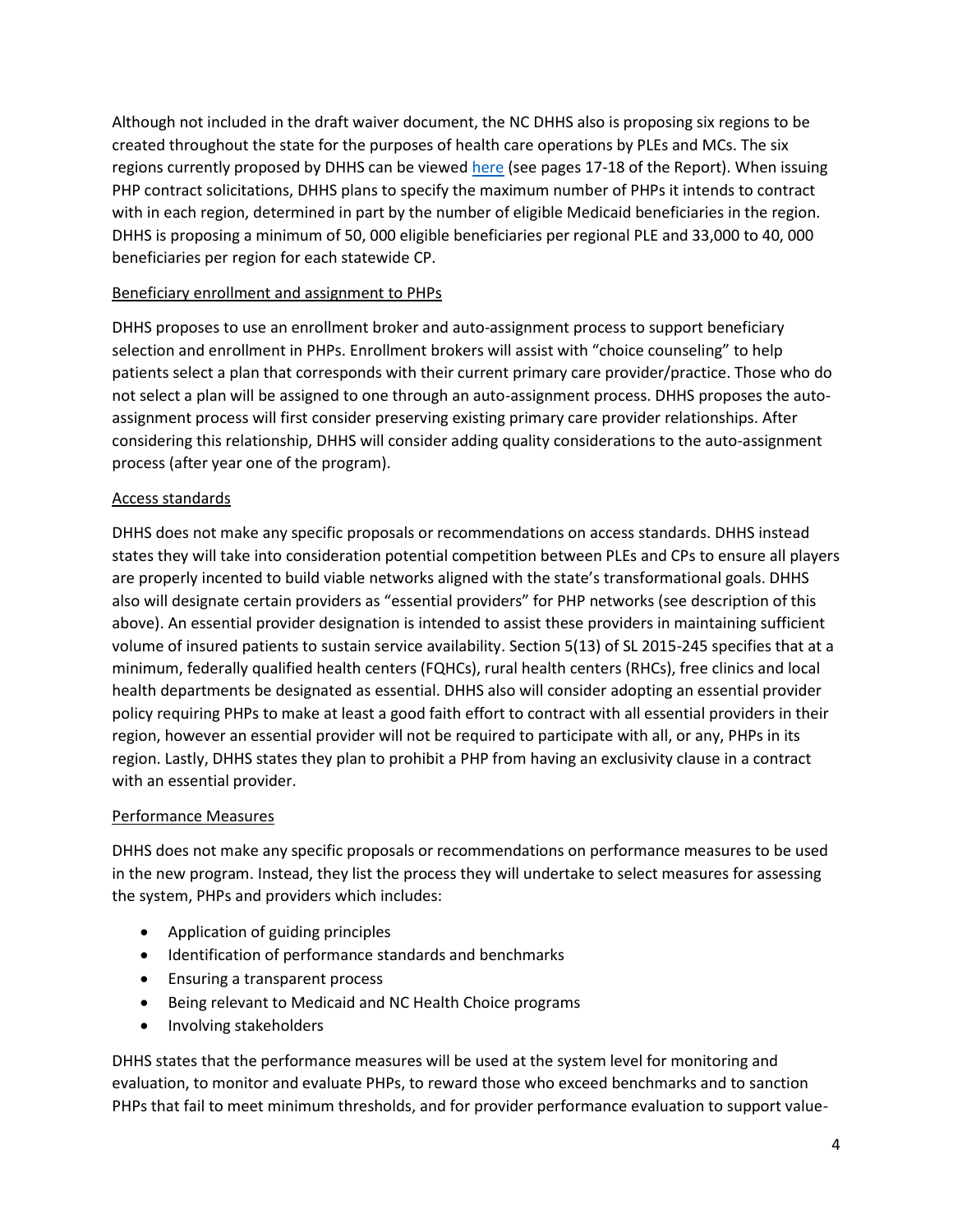based payments. DHHS proposes that providers be held accountable for "meeting a common, simple set of measures."

### Department of Insurance (DOI) requirements

DHHS and DOI staff jointly recommend the following in the Legislative Report:

- PHP solvency requirements be similar to the solvency requirements in the Health Maintenance Organization (HMO) Act (N.C.G.S. §58-67). This includes the existing formula for capital/solvency requirements.
- PHPs, including PLEs and CPs, licensure and DOI regulatory oversight will focus on solvency and liquidity requirements; DHHS will regulate the non-financial aspects of the PHP (covered services, provider network, etc.) through regulations and the PHP contracts. DHHS will also conduct financial monitoring, with DOI as the primary regulator of PHP finances.
- Chapter 58 amendments to specify the licensure requirements for PHPs, the applicable financial requirements, and the regulatory authority of DOI and DHHS with respect to PHPs.
- PHP licensing process will build on existing processes and be efficient for both DOI and organizations seeking PHP licensure.

#### Application of Chapter 58 requirements

DHHS and DOI recommend in the Legislative Report that, except for the financial requirements specified for PHP licensure, PHPs be exempt from Chapter 58 of the General Statutes (insurance protections). DHHS will instead incorporate key protections in its PHP regulations and/or the PHP contracts. Administrative efficiency and compliance with the federal Medicaid requirements are cited as the main reasons for this recommendation.

Later in the Legislative Report DHHS states they intend to limit the use of rate floors for circumstances where they are critical to achieve transformation goals. DHHS expects to establish primary care and specialist physician rate floors that are expressed as a percentage of the effective Medicaid fee schedule, and at rates that are no higher than that required to ensure smaller providers with less negotiating leverage can be reasonably competitive.

They also discuss a proposal to require, through regulation or PHP contracts, to process 100 percent of clean claims within 30 calendar days of the day of receipt (prompt pay requirement). Lastly, the Legislative Report discusses using a uniform credentialing process to ease administrative burden on providers to avoid having to complete multiple applications.

#### Plan for transition of certain N3CN contract features

DHHS states they plan to build upon the successful medical home model in place today to develop PCHCs. These PCHCs will use the current medical infrastructure and population management performance as a foundation. DHHS is in the process of defining how to supply this infrastructure and will make determinations about transition activities at a later date. DHHS states in the Legislative Report that they will require PHPs to support community-based care management and related activities consistent with those provided by N3CN, including engagement with local health departments and other programs similar to Care Coordination for Children and Pregnancy Care Management. DHHS also notes the importance of continuing system integration and information exchange including exploring options